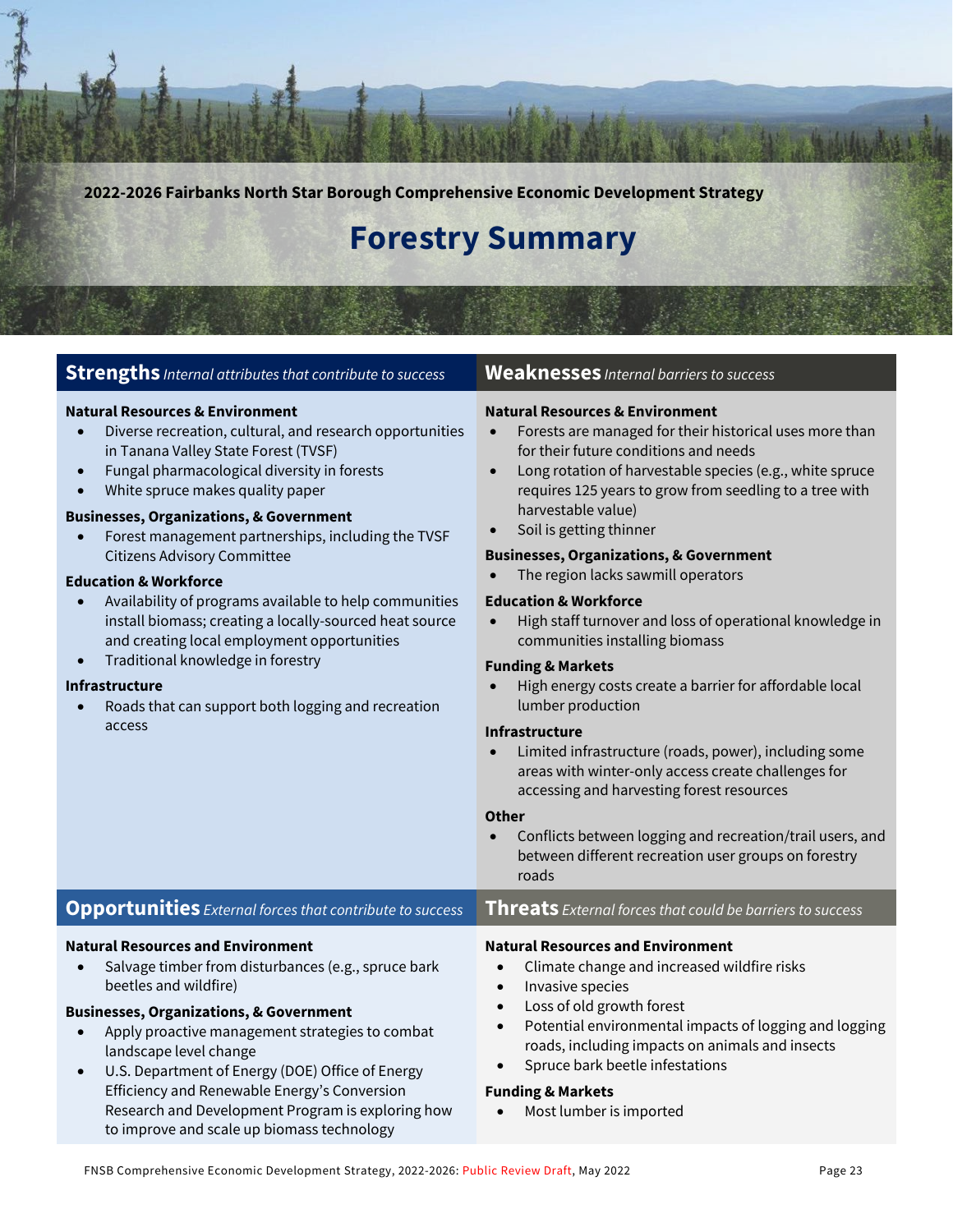| <b>Where We</b><br>Are | What measurements can we use to track progress?<br>Where do we want to be in 5 years?                                                                                                                                                     | 2026<br><b>Targets</b> |
|------------------------|-------------------------------------------------------------------------------------------------------------------------------------------------------------------------------------------------------------------------------------------|------------------------|
| 224<br>(2019)          | <b>Employment - Total number of FNSB residents employed full or part time in forestry,</b><br>fishing, or related activities<br>No change between 2018 and 2019                                                                           | 235<br>(5%<br>growth)  |
| 13                     | Biomass Use for Energy Generation- The number of Interior Alaska communities<br>with biomass projects installed to reduce heat (includes Southeast Fairbanks Census<br>Area, Yukon-Koyukuk Census Area, and Fairbanks North Star Borough) | 16                     |
| <b>Need to ID</b>      | Timber Sales and Harvest Data - forthcoming                                                                                                                                                                                               | <b>Need to ID</b>      |

*Sources: Employment numbers from the Bureau of Economic Analysis; Biomass installations from the Alaska Wood Energy Development Task Group projects page*



"Access can be a challenge. There is limited infrastructure, and some areas only have winter access."

"We need continued forest management partnerships around shared priorities. For example, logging and recreation both need to consider fires, spruce beetles, access. Tanana Valley State Forest Citizens Advisory Committee is a positive example of collaboration."

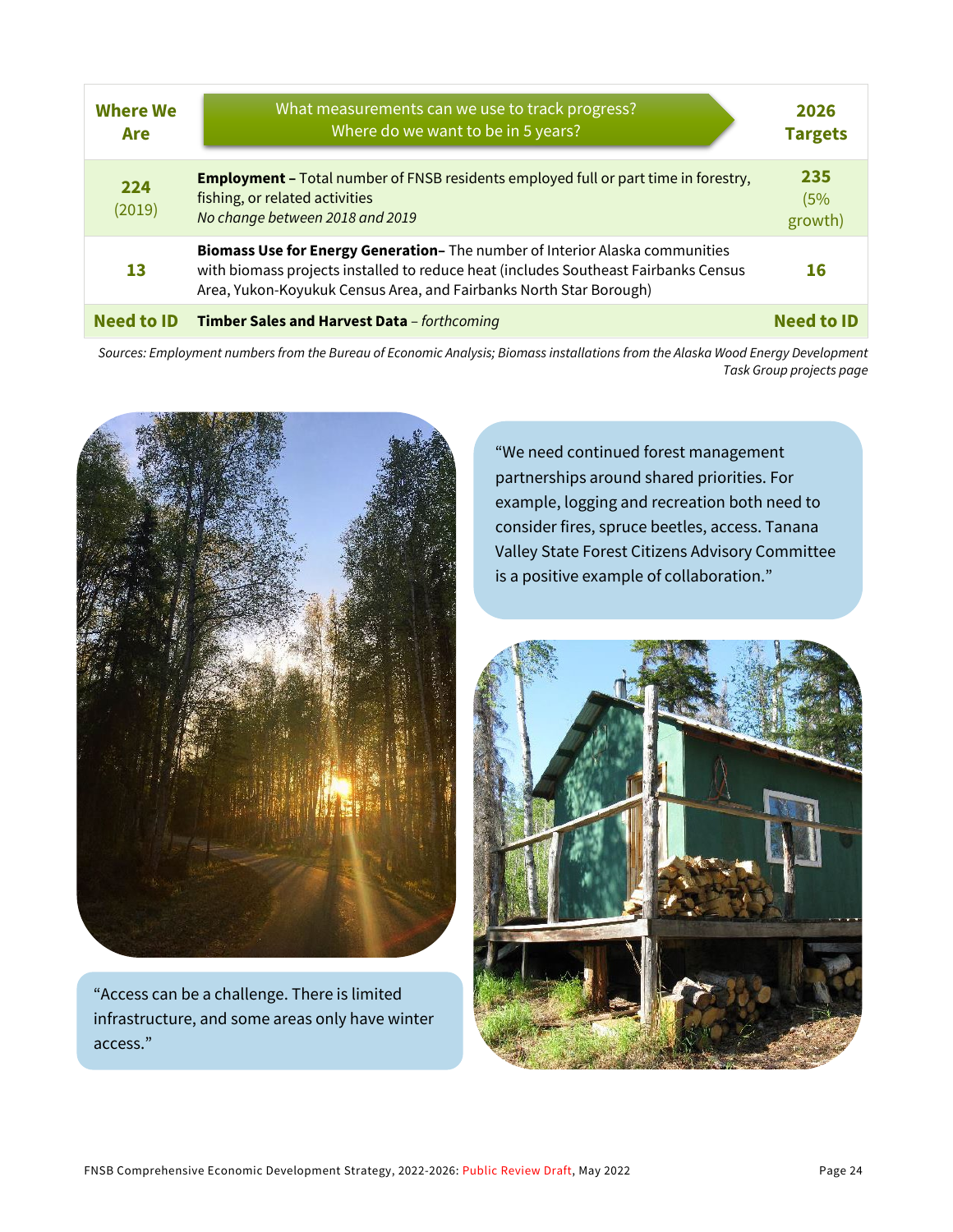### **Forestry Objectives** *– Long term improvements and changes we want to see in five years or more*



- 1. Interior Alaska forests are healthy, vibrant, and sustainably managed to support a productive balance of commercial, recreational, and personal activities.
- 2. Natural resources are preserved and protected for the enjoyment of current and future generations.

"We should consider establishing a Buy Local Wood program."

"This is a working document and it's important to acknowledge that things like harvest numbers and timber sales will change from year to year due to unknown events like wildfires. It's important to leave room for change and adaptability."

"We see opposition to timber harvests in areas with popular but unprotected trails."

#### **Strategies & Actions** – *Activities we will implement over the next five years to accomplish goals & targets*

- **1. Collaborative Management**  Forestry stakeholders collaborate on management decisions. *(Objectives 1, 2)*
	- a. Ensure that forest management activities are not excluded from the array of permitted uses within FNSB boundaries, including state forests.
	- b. Encourage collaboration between user groups, including involving recreation user groups when planning logging access roads.
	- c. Support continuation of existing partnerships including the TVSF Citizens Advisory Committee.
	- d. Complete the update to the TVSF Management Plan.
	- e. Coordinate management of fire risk.
	- f. Support protection efforts such as educating visitors on Leave No Trace principles.
	- g. Incorporate traditional ecological knowledge into management decisions.
	- h. Encourage neighborhood-clustered development that provides open spaces for recreation, agriculture, fire protection, and efficient provision of services.
	- i. Use FNSB platting authority to develop a rural road platting process to create legal emergency access to remote areas and subdivisions in FNSB.
- **2. Biomass**  Manage local forests to maximize long-term productivity of local biomass for heating and construction materials, to reduce threats from wildfires, and minimize environmental and community impacts. *(Objectives 1, 2)*
	- a. Encourage Interior Alaska communities to explore wood-fired heat by conducting pre-feasibility studies, with support from the Alaska Wood Energy Development Task Group.
	- b. Support communities with wood-fired heating systems with ongoing training and professional development for operators.
	- c. Proactively identify areas with high wildfire risk and support strategic fuel removal.
	- d. Increase biomass education and awareness.
	- e. Update the FNSB Community Wildlife Protection Program.
- **3. Local Products**  Develop and promote local wood products (e.g., furniture manufacturing and forest products). *(Objective 1)*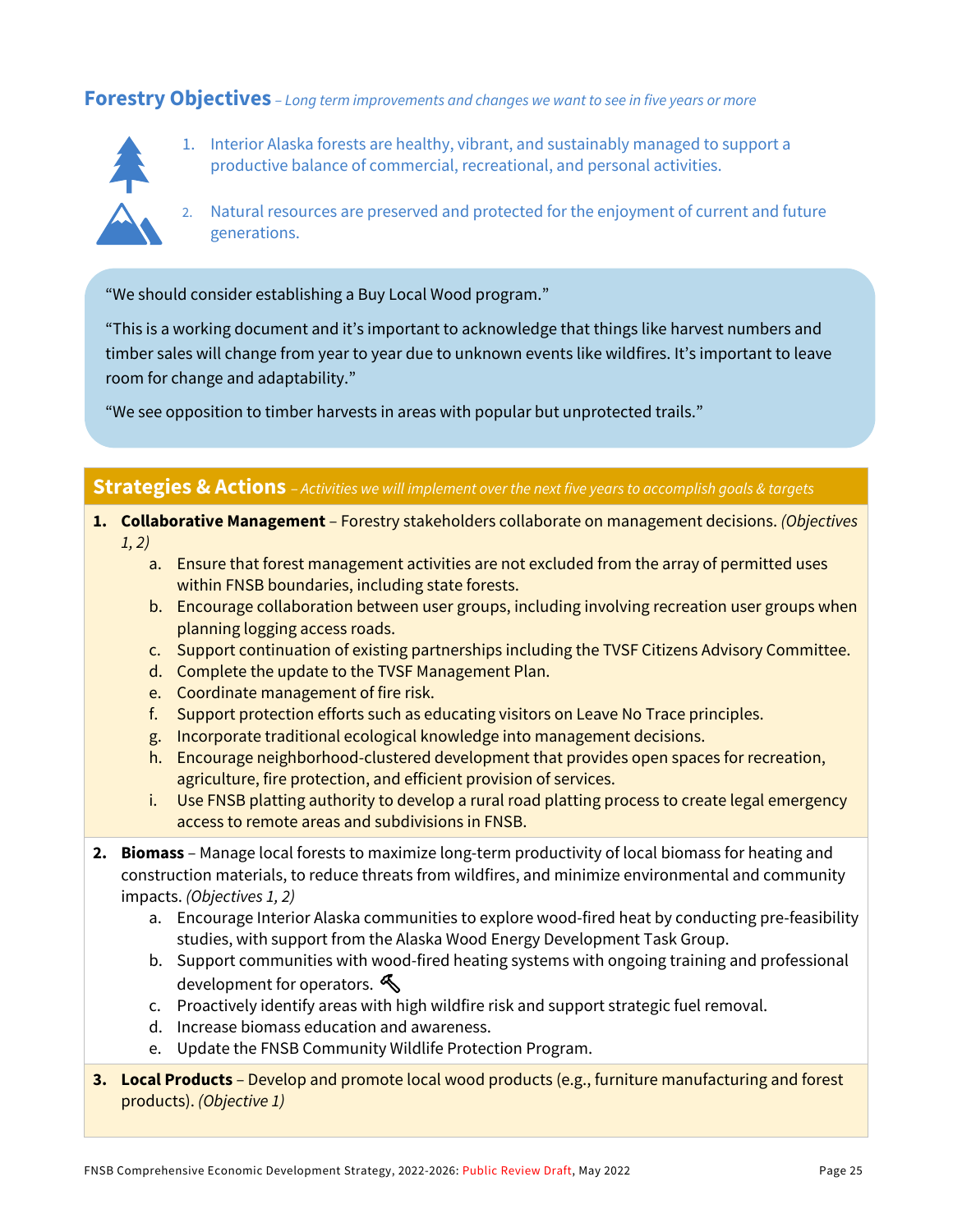- a. Update the 2007 publication, "New Growth: Prospectus for Forest Products Industry of Interior Alaska," summarizing the region's timber potential and sale details for potential investors.
- b. Create a Buy Local wood program.
- c. Develop a wood grading system for local materials.
- d. Increase food forests and commercial research into forest resources.  $\mathcal{L}$
- e. Increase sawmills in the region by providing education and training for sawmill operators, creation of a directory of local sawmills, and the establishment of a community sawmill.  $\mathcal{R}$
- f. Review liability insurance policies and facilitate a FNSB timber sale.

| Key <sub>1</sub> |  | Friority (TBD) | R | <b>Capital Project</b> | V | Military-related |
|------------------|--|----------------|---|------------------------|---|------------------|
|------------------|--|----------------|---|------------------------|---|------------------|

### **Other Relevant Resources**

- **Map of the Tanana Valley State Forest**. Alaska Department of Natural Resources Division of Forestry. December 2021. [View here.](http://forestry.alaska.gov/Assets/pdfs/stateforests/Tanana%20Valley%20State%20Forest%20map%20Dec%202021.pdf)
- **2020 Forest Action Plan.** Alaska Department of Natural Resources Division of Forestry. December 2020. [View here.](http://forestry.alaska.gov/2020ForestActionPlan.htm)
- **New Growth Prospectus for the Forest Products Industry of Interior Alaska**. State of Alaska. March 2007. [View here.](https://www.yumpu.com/en/document/read/8546463/new-growth-fairbanks-economic-development-corporation)
- **Tanana Valley State Forest Management Plan Revision.** Alaska Department of Natural Resources Division of Forestry. Current plan updated in 2001; update in progress. [View here.](http://forestry.alaska.gov/TVSFrevision)
- **Alaska Timber Jobs Task Force Report (2012) and Status Update (2018)**. Alaska Department of Natural Resources Division of Forestry. [View here.](http://forestry.alaska.gov/aktimber_jobs_taskforce.htm)



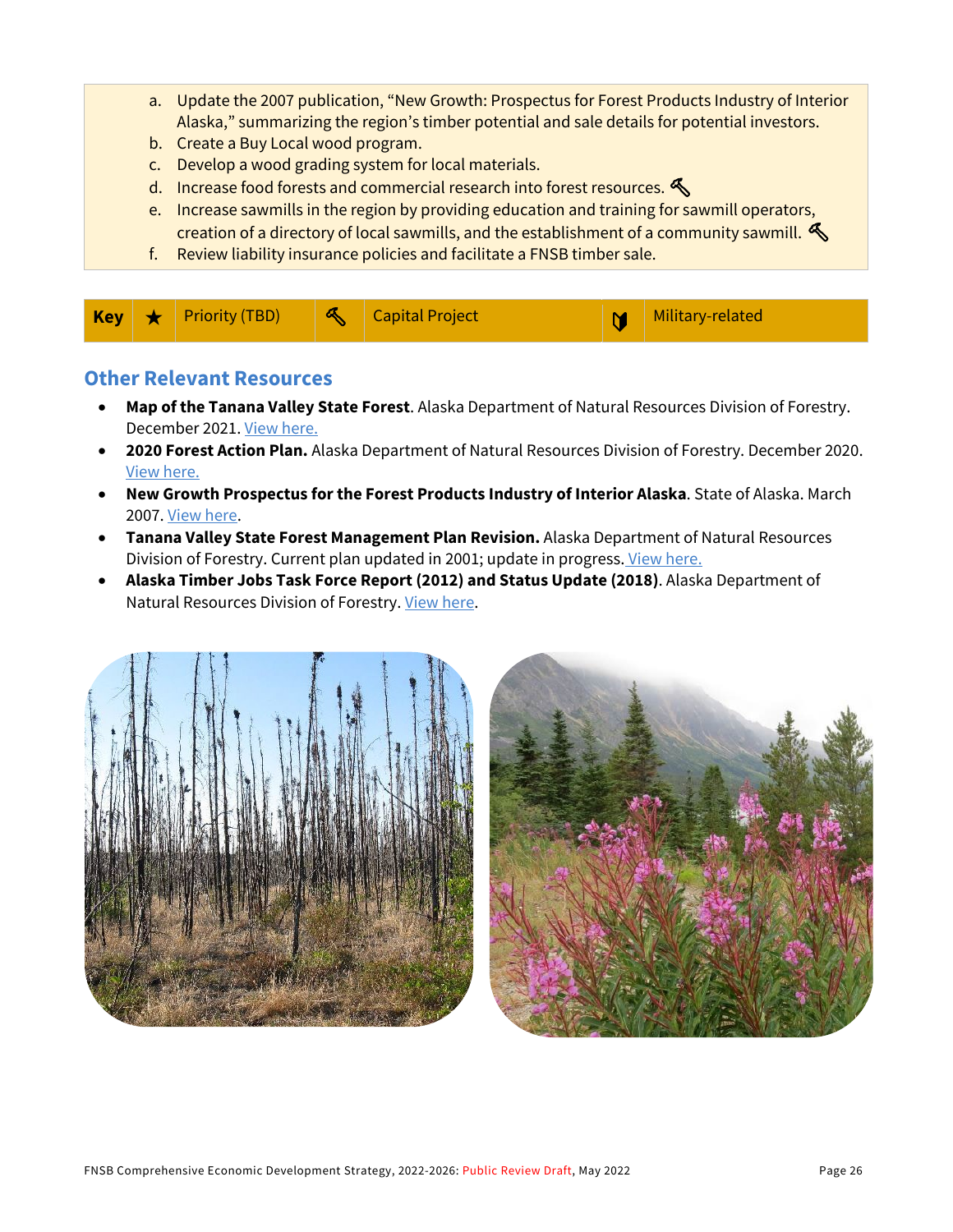# **Forestry Action Plan**

*See Appendix A for a list of acronyms.*

## **Strategy #1: Collaborative Management – Forestry stakeholders collaborate on management decisions.**

| <b>Capital</b><br><b>Project?</b> |    | <b>Action</b>                                                                                                                                                      | <b>Lead</b>                    | <b>Support</b>                                                                      | <b>Estimated</b><br><b>Resources</b> | <b>Target</b><br><b>Completion</b> |
|-----------------------------------|----|--------------------------------------------------------------------------------------------------------------------------------------------------------------------|--------------------------------|-------------------------------------------------------------------------------------|--------------------------------------|------------------------------------|
|                                   | а. | Ensure that forest management activities are not excluded<br>from the array of permitted uses within FNSB boundaries,<br>including state forests.                  | <b>FNSB</b>                    | Alaska Division of Forestry, TVSF<br><b>Citizens Advisory Committee</b>             | n/a                                  | Ongoing                            |
|                                   |    | <b>b.</b> Encourage collaboration between user groups, including<br>involving recreation user groups when planning logging<br>access roads.                        | Alaska Division of<br>Forestry | TVSF Citizens Advisory Committee,<br>Alaska Division of Forestry                    | n/a                                  | Ongoing                            |
|                                   |    | c. Support continuation of existing partnerships including the<br>Tanana Valley State Forest (TVSF) Citizens Advisory<br>Committee.                                | Alaska Division of<br>Forestry | TVSF Citizens Advisory Committee                                                    | n/a                                  | Ongoing                            |
|                                   |    | d. Complete the update to the TVSF Management Plan. Learn<br>more here.                                                                                            | Alaska Division of<br>Forestry | TVSF Citizens Advisory Committee,<br>FNSB, Tanana Chiefs Conference<br>(TCC), Doyon | unknown                              | <b>Fall 2022</b>                   |
|                                   | e. | Coordinate management of fire risk.                                                                                                                                | Alaska Division of<br>Forestry | FNSB, TCC, Doyon                                                                    | n/a                                  | Ongoing                            |
|                                   | f. | Support protection efforts such as educating visitors on<br>Leave No Trace principles.                                                                             | Alaska Division of<br>Forestry | Explore Fairbanks, TVSF Citizens<br><b>Advisory Committee, TCC</b>                  | n/a                                  | Ongoing                            |
|                                   | g. | Incorporate traditional ecological knowledge into<br>management decisions.                                                                                         | Alaska Division of<br>Forestry | TVSF Citizens Advisory Committee,<br><b>TCC</b>                                     | n/a                                  | Ongoing                            |
|                                   |    | h. Encourage neighborhood-clustered development that<br>provides open spaces for recreation, agriculture, fire<br>protection, and efficient provision of services. | <b>FNSB</b>                    | Alaska Division of Forestry                                                         | n/a                                  | Ongoing                            |
|                                   | i. | Use FNSB platting authority to develop a rural road platting<br>process to create legal emergency access to remote areas<br>and subdivisions in FNSB.              | <b>FNSB</b>                    |                                                                                     | n/a                                  | Ongoing                            |

# **Strategy #2: Biomass – Manage local forests to maximize productivity of local biomass for heating and construction materials and to reduce threats from wildfires.**

| <b>Capital</b><br><b>Project?</b> | Action                                                                                                                     | Lead                                            | <b>Support</b>                                        | <b>Estimated Target</b><br><b>Resources</b> | <b>Completion</b> |
|-----------------------------------|----------------------------------------------------------------------------------------------------------------------------|-------------------------------------------------|-------------------------------------------------------|---------------------------------------------|-------------------|
|                                   | <b>a.</b> Encourage Interior Alaska communities to explore wood-<br>fired heat by conducting pre-feasibility studies, with | Alaska Wood Energy<br>Development Task<br>Group | Municipalities, Tribes, Department of<br>Energy (DOE) | Varies                                      | Ongoing           |